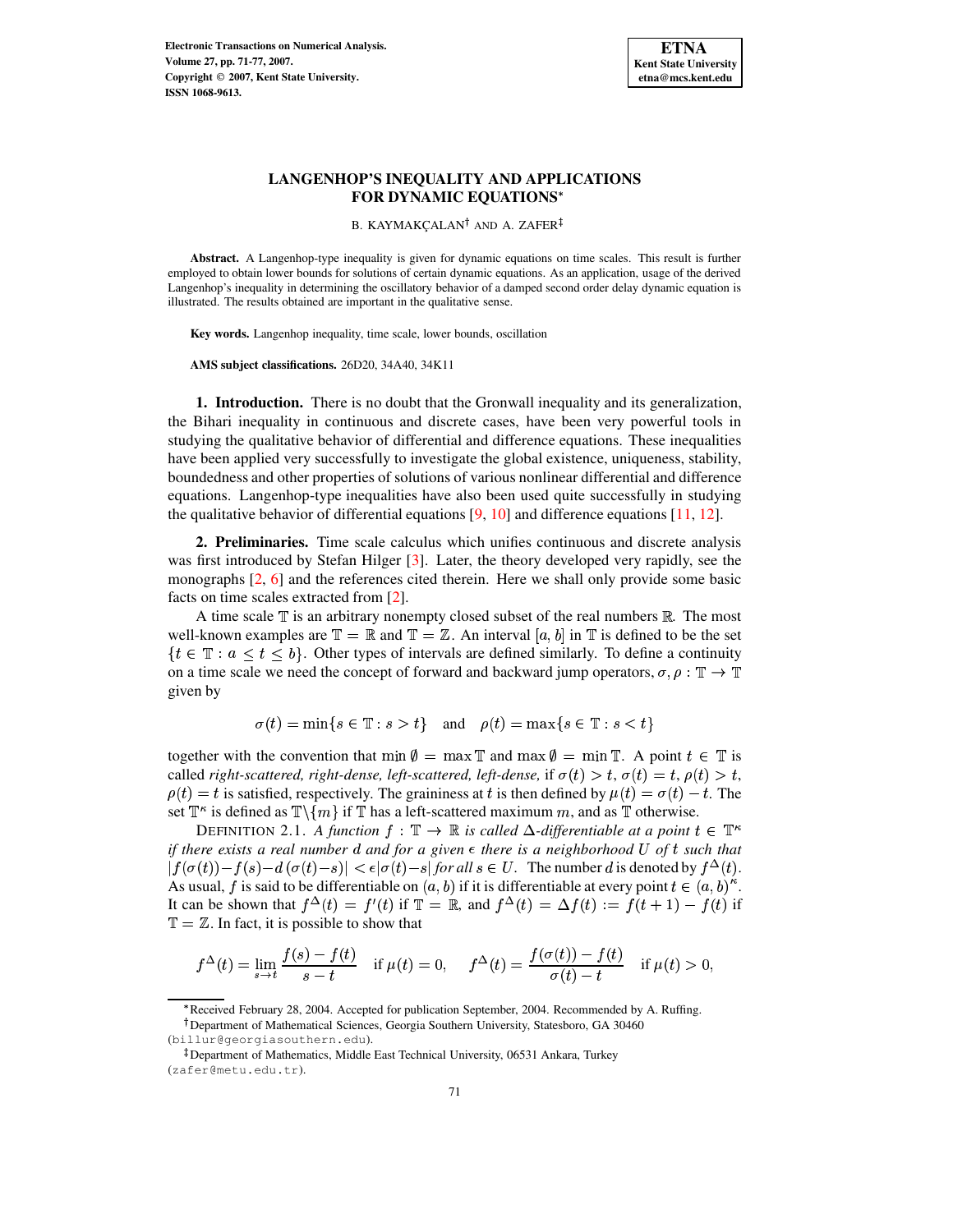

### 72 B. KAYMAKCALAN AND A. ZAFER

and if  $f, g: \mathbb{T} \to \mathbb{R}$  are  $\Delta$ -differentiable, then so are  $f + g, f - g, fg, f/g$ . Moreover,  $f(\sigma(t)) = f(t) + \mu(t) f^{\Delta}(t)$  holds on any arbitrary time scale.

DEFINITION 2.2. A function  $f : \mathbb{T} \to \mathbb{R}$  is called rd-continuous, if it is continuous at *every right-dense point and if the left-sided limit exists at every left-dense point. A function*  $g(t,x): \mathbb{T} \times \mathbb{R} \to \mathbb{R}$  is called rd-continuous if  $g(t,x(t)): \mathbb{T} \to \mathbb{R}$  is so.

The set of all rd-continuous functions defined on  $\mathbb T$  is denoted by  $\mathbb C_{rd}(\mathbb T)$ . The space of functions that are differentiable with rd-continuous derivatives is denoted by  $\mathbb{C}_r^1({\mathbb{T}})$ . It is noteworthy to mention that every rd-continuous function  $f$  has an antiderivative  $F$ . As in the continuous case, a function F is called an antiderivative of f on  $\mathbb T$  if  $F^{\Delta}(t) = f(t)$  holds for all  $t \in \mathbb{T}^{\kappa}$ .

DEFINITION 2.3. A function  $f: \mathbb{T} \to \mathbb{R}$  is called regressive if  $1 + \mu(t)f(t) \neq 0$  for  $all \ t \in \mathbb{T}^{\kappa}$ . The set of all rd-continuous and regressive functions defined on  $\mathbb{T}$  is denoted by  $\mathcal{R} = \mathcal{R}(\mathbb{T}).$ 

In this study, we also employ a notion of a generalized exponential function on an arbitrary time scale. The definition below is extracted from [\[2\]](#page-6-5).

DEFINITION 2.4 (Exponential function). Let  $p \in \mathcal{R}$  and  $t_0 \in \mathbb{T}$ . The unique solution *of the initial value problem*  $x^{\Delta} = p(t) x$ ,  $x(t_0) = 1$  *is called the generalized exponential function and is denoted by*  $e_p(\cdot, t_0)$ . Let  $\lambda \in \mathbb{R}$ . It turns out that if  $\mathbb{T} = \mathbb{R}$ , then  $e_\lambda(t, t_0) =$  $e^{\lambda(t-t_0)}$ , and if  $\mathbb{T} = \mathbb{Z}$  and  $\lambda \neq -1$ , then  $e_\lambda(t,t_0) = (1+\lambda)^{t-t_0}$ .

For an extensive list of properties and detailed discussion on  $e_p(\cdot, t_0)$  we refer to [\[2\]](#page-6-5).

Another useful tool is a variation of parameters formula for first order linear nonhomogeneous dynamic equations which can be stated as follows.

THEOREM 2.5 (Theorem 2.77, [\[2\]](#page-6-5)). *Suppose that*  $p \in \mathcal{R}$  and  $f \in \mathbb{C}_{rd}(\mathbb{T})$ . Let  $t_0 \in \mathbb{T}$ and  $y_0 \in \mathbb{R}$  Then the unique solution of  $y^{\Delta} = p(t) y + f(t)$ ,  $y(t_0) = y_0$  is given by

$$
y(t) = e_p(t, t_0)[y_0 + \int_{t_0}^t e_p(t_0, \sigma(\tau)) f(\tau) \Delta \tau].
$$

In this set up,

$$
y_p=e_p(t,t_0)\int_{t_0}^t e_p(t_0,\sigma(\tau))f(\tau)\,\Delta\tau
$$

is becomes a particular solution of the dynamic equation

$$
y^{\Delta} = p(t) y + f(t).
$$

In case  $p(t) = \lambda$  and  $f(t) = e_{\lambda}(t, t_0)$ , it follows that  $y_p = e_{\lambda}(t, t_0) \int_0^t \frac{1}{1 + (1 - \lambda)^2} \Delta \tau$ .  $\int_t^t \frac{1}{1 + \lambda u(\tau)} \Delta \tau.$ 

As special cases, this expression results in the well-known particular solutions  $y_p = te^{\lambda t}$  if  $\mathbb{T} = \mathbb{R}$  and  $y_p = t(1 + \lambda)^t$  if  $\mathbb{T} = \mathbb{Z}$ .

**3. Langenhop inequality.** In 1960, C. E. Langenhop [\[8\]](#page-6-7) proved a version of the following theorem when  $\mathbb{T} = \mathbb{R}$ . Recently, the same theorem was proved by Zafer [\[12\]](#page-6-3) in the case when  $\mathbb{T} = \mathbb{Z}$ . It is also noteworthy to mention that in [\[11\]](#page-6-2), Theorem 2.3.2 is given as a discrete version of Langenhop's inequality. Here we unify the previous results by use of time scale methods.

THEOREM 3.1. Let  $t_0 \in \mathbb{T}$ . Suppose that  $g : \mathbb{R} \to \mathbb{R}$  is nondecreasing,  $g(u)$  is rd*continuous, and*  $g(u) > 0$  *for*  $u > 0$ . Let  $u : \mathbb{T} \to \mathbb{R}$  and  $v : \mathbb{T} \to \mathbb{R}$  be rd-continuous. *If*

<span id="page-1-0"></span>(3.1) 
$$
u(t) \ge u(s) - \int_s^t v(r)g(u(r)) \Delta r, \quad t, s \in [t_0, T],
$$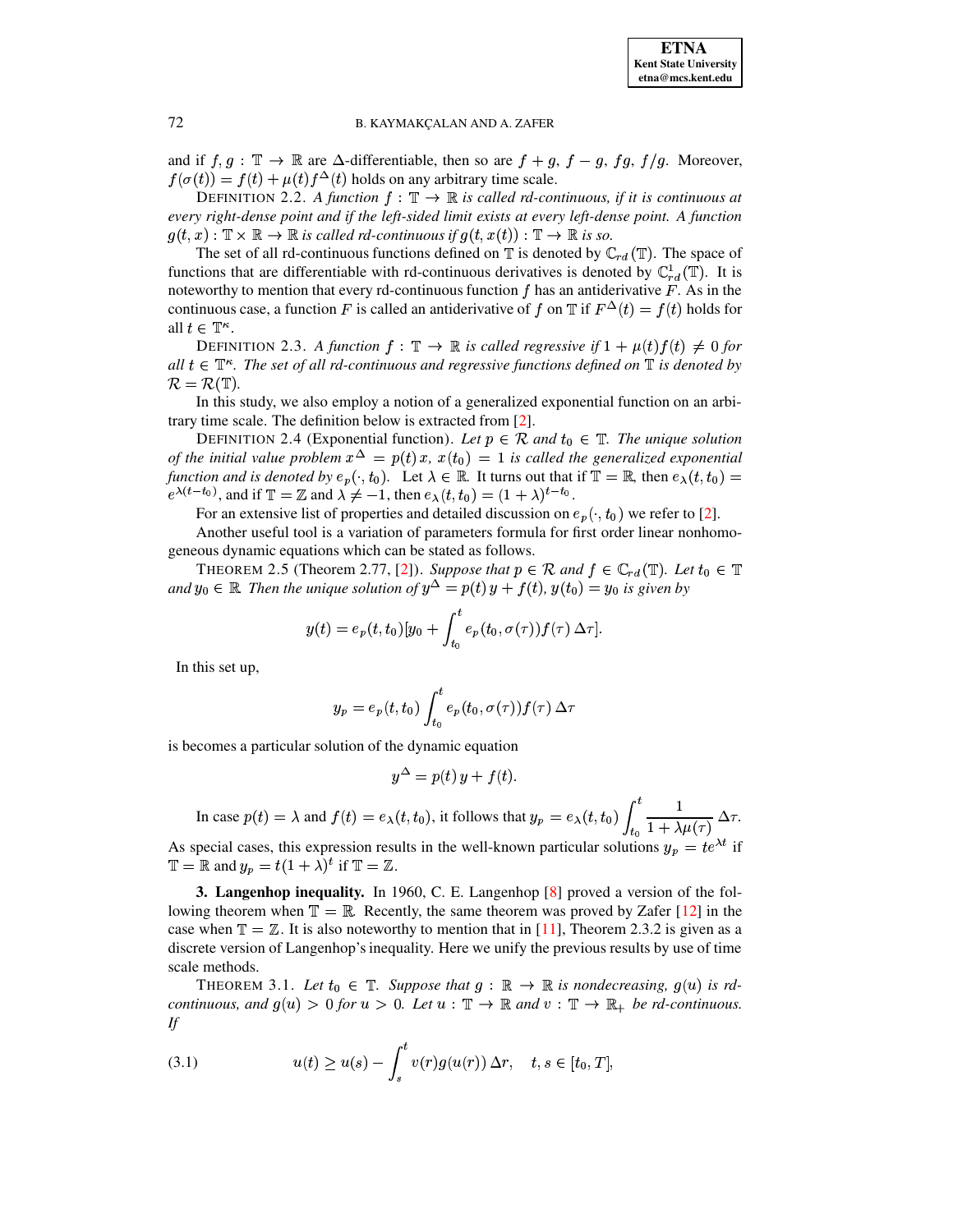*then*

$$
u(t) \ge w(t,s), \quad t,s \in [t_0,T]
$$

 $$ 

(3.2) 
$$
w^{\Delta} = -v(t)g(w), \quad w(s,s) = u(s).
$$

<span id="page-2-3"></span>*If*  $g(u) = u$ *, then* 

$$
u(t) \ge u(s)e_{-v}(t,s), \quad t,s \in [t_0,T].
$$

<span id="page-2-0"></span>*Proof.* Fix  $t \in (t_0, T]$  and for  $s \in [t_0, t]$  define

(3.3) 
$$
y(s) = u(t) + \int_s^t v(r)g(u(r))\Delta r.
$$

It is clear that

<span id="page-2-2"></span>(3.4) 
$$
y^{\Delta}(s) + v(s)g(u(s)) = 0
$$

and

$$
y(t) = u(t).
$$

Moreover, from  $(3.1)$  and  $(3.3)$  we have

<span id="page-2-1"></span>(3.5)  $y(s) \ge u(s), \quad s \in [t_0, t].$ 

Using  $(3.5)$  in  $(3.4)$ , we obtain

$$
y^{\Delta}(t) \ge -v(t)g(y(t)).
$$

In view of the theory developed in [\[5\]](#page-6-8) for maximal-minimal solutions on time scales and by comparison with  $(3.2)$ , (see also  $[4, 7]$  $[4, 7]$  $[4, 7]$ ), we have

<span id="page-2-4"></span>(3.6) 
$$
y(t) \ge w(t, s), \quad t, s \in [t_0, T].
$$

Employing (3.5) and [\(3.6\)](#page-2-4), we obtain the desired conclusion.  $\Box$ 

It is remarkable that the conclusion of the theorem remains valid in the limit as s tends to  $t_0$ , but if s is fixed as  $t_0$  in [\(3.1\)](#page-1-0), then as was shown by Langenhop for the case  $\mathbb{T} = \mathbb{R}$  the estimate is no longer true.

**4.** Bounds on the norm of solutions. Let  $z : \mathbb{T} \to \mathbb{C}^m$  and  $f(t, z(t))$  be rd-continuous. We shall consider the first order system

<span id="page-2-5"></span>
$$
(4.1) \t\t\t z^{\Delta} = f(t, z), \t t \ge t_0
$$

Let us assume that for some norm in  $C^m$ , which we shall denote by |.|, the function  $f$ satisfies

<span id="page-2-6"></span>
$$
(4.2) \t\t |f(t,z)| \leq v(t)g(|z|), \quad t \geq t_0, \quad z \in \mathbb{C}^m,
$$

where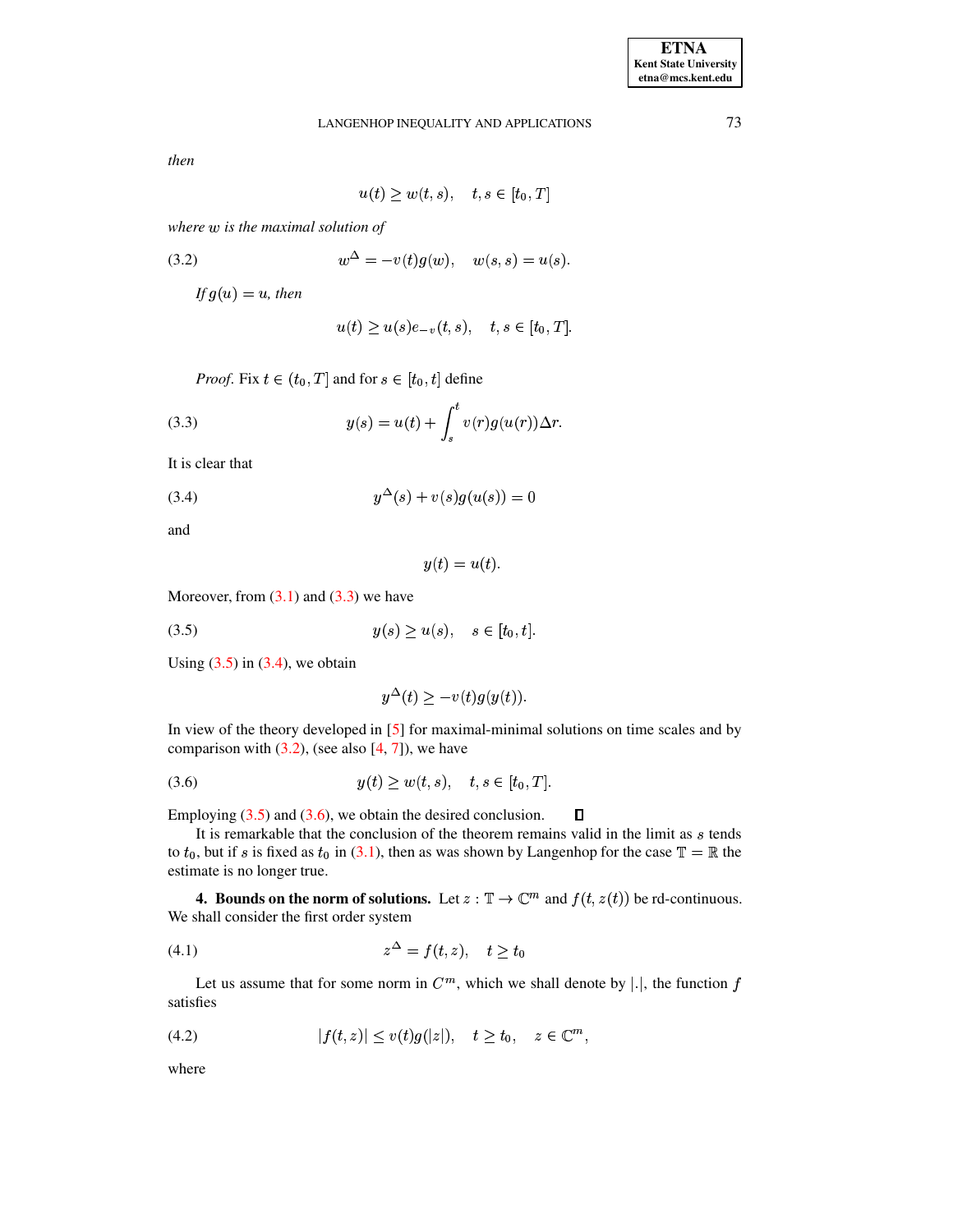## 74 B. KAYMAKCALAN AND A. ZAFER

(a)  $v: \mathbb{T} \to \mathbb{R}_+$  is rd-continuous,  $1 - \mu(t)v > 0$ ; (b)  $g(u)$  is rd-continuous and nondecreasing for  $u \ge 0$ , and strictly positive for  $u > 0$ . It follows from  $(4.1)$  and  $(4.2)$  that

<span id="page-3-2"></span>(4.3) 
$$
|z(t)| \le |z(s)| + \int_{s}^{t} v(r)g(|z(r)|) \Delta r
$$

and

<span id="page-3-4"></span>(4.4) 
$$
|z(t)| \geq |z(s)| - \int_{s}^{t} v(r)g(|z(r)|) \Delta r
$$

for all  $s, t \in [t_0, \infty)$ .

<span id="page-3-0"></span>The main results of this section are as follows. THEOREM 4.1. If  $z(t)$  is solution of [\(4.1\)](#page-2-5) such that  $z(t_0) = A$ , then

$$
(4.5) \t\t\t |z(t)| \le w_1(t)
$$

*and*

$$
(4.6) \t\t\t |z(t)| \ge w_2(t)
$$

*for all*  $t \geq t_0$ , where  $w_1$  *is a minimal solution of* 

<span id="page-3-3"></span>
$$
w^\Delta = v(t) g(w(t)), \quad w(t_0) = |A|
$$

 $and w<sub>2</sub>$  *is a maximal solution of* 

$$
w^\Delta = -v(t)g(w(t)), \quad w(t_0) = |A|.
$$

<span id="page-3-1"></span>THEOREM 4.2. Let  $g(u) = u$ . If  $z(t)$  is solution of [\(4.1\)](#page-2-5), then for all  $t \ge t_0$ ,

$$
(4.7) \t\t |A|e_{-v}(t,t_0) \leq |z(t)| \leq |A|e_v(t,t_0).
$$

Upper bounds in  $(4.5)$  and  $(4.7)$  are obtained from  $(4.3)$  by applying Bihari and Gronwall type inequalities on time Scales, (see  $[2, 7]$  $[2, 7]$  $[2, 7]$ ), respectively. Lower bounds in  $(4.6)$  and  $(4.7)$ , however, are new and follow from  $(4.4)$  on using Theorem [3.1.](#page-2-3)

**5. Oscillation of damped second order delay dynamic equations.** We shall consider the oscillatory behavior of solutions of second order delay equations of the form

<span id="page-3-5"></span>(5.1) 
$$
x^{\Delta\Delta}(t) + q(t) \frac{[x^{\Delta}(t)]^2}{[x^{\Delta}(t) + x^{\Delta}(\sigma(t))]^2} + p(t)[x(g(t))]^3 = 0.
$$

We restrict our attention to solutions of [\(5.1\)](#page-3-5) which exist on some ray  $[t_0, \infty)$ , the interval being understood in time scale sense. A solution  $x(t)$  is called oscillatory if it is neither eventually positive nor eventually negative.

With regards to  $(5.1)$  the following conditions are assumed to hold:

- (a)  $g: \mathbb{T} \to \mathbb{R}_+$  is differentiable, nondecreasing,  $g(t) \leq t$  and  $\lim_{t \to \infty} g(t) = \infty$ ;
- (b)  $p : \mathbb{T} \to \mathbb{R}_+$  and  $q : \mathbb{T} \to \mathbb{R}$  are rd-continuous, there is an rd-continuous function  $m: \mathbb{T} \to \mathbb{R}_+$  such that  $1 - \mu m > 0$  and  $q(t) \le m(t)$  for all  $t \in [0, \infty)$ .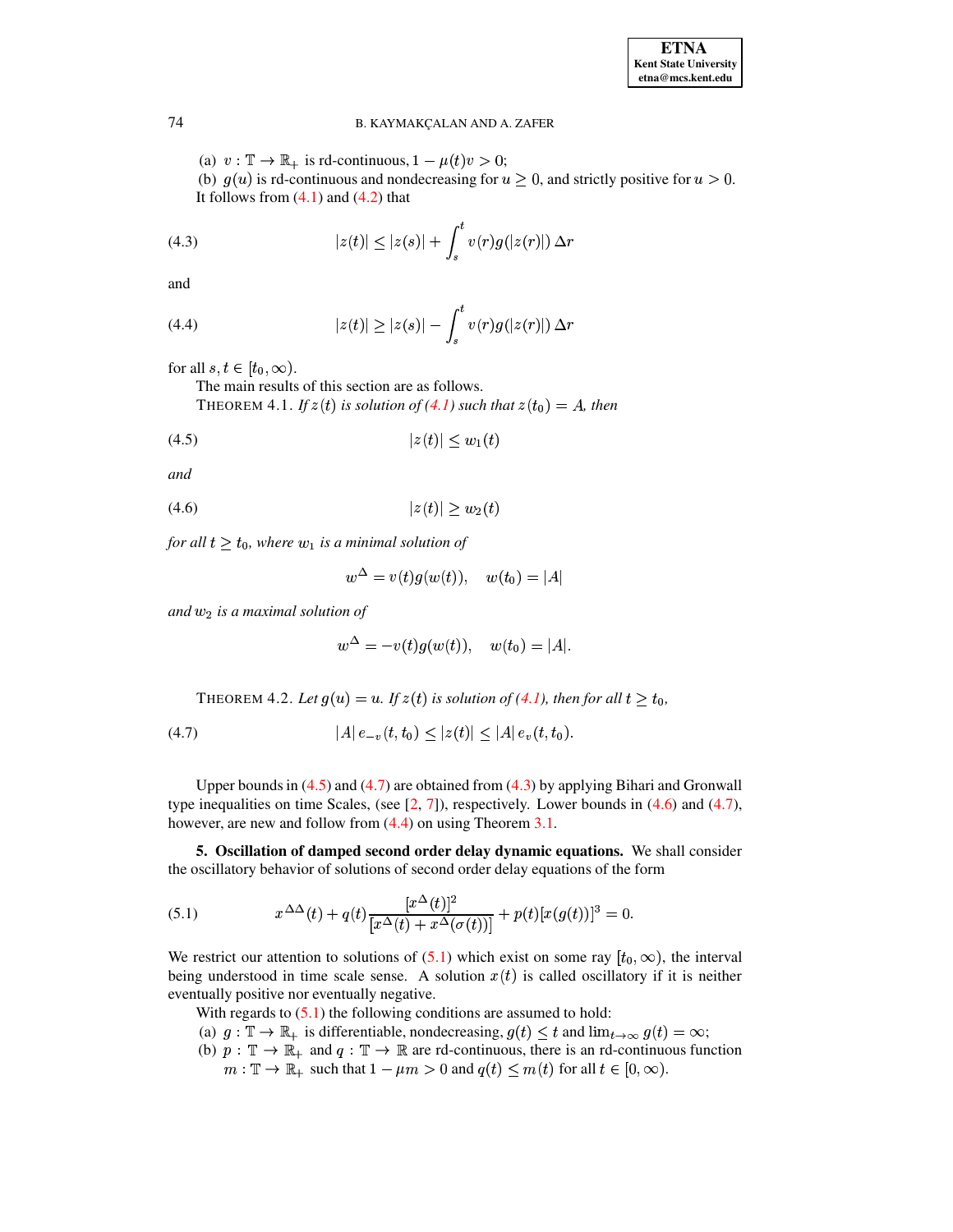### LANGENHOP INEQUALITY AND APPLICATIONS

(c)  $\lim_{t\to\infty} Q(t,T) < \infty$  for any fixed  $T \in [0,\infty)$ , where

$$
Q(t,T) = \int_T^t \sqrt{e_{-m}(s,T)} \,\Delta s;
$$

(d) The inequality

<span id="page-4-0"></span>(5.2) 
$$
y^{\Delta}(t) + q(t) \frac{[y(t)]^2}{[y(t) + y(\sigma(t))]^2} < 0
$$

has no oscillatory solution.

Note that if  $\mathbb{T} = \mathbb{R}$  then (d) holds without imposing any condition at all. Indeed, if  $y(t_*) = 0$ , then  $y'(t_*) < -q(t_*)y(t_*)/2 = 0$  which means that  $y(t)$  cannot have a zero larger than  $t_{*}$ .

LEMMA 5.1. Let (a)–(d) hold, and  $x(t)$  be an eventually positive solution of (5.1). Then there is a  $T \ge t_0$  such that  $x^{\Delta}(t)$  is of constant sign for  $t \in [T, \infty)$  and

<span id="page-4-2"></span>(5.3) 
$$
x(t) \ge -Q(\infty, t)x^{\Delta}(t), \quad t \in [T, \infty).
$$

*Proof.* Suppose that  $x(t)$  is eventually positive. Clearly, there exist  $t_1 \in \mathbb{T}$  such that  $x(t) > 0$  and  $x(g(t)) > 0$  on  $[t_1, \infty)$ . Furthermore,  $x^{\Delta}(t)$  is not oscillatory; since, otherwise,  $y = x^{\Delta}(t)$  is an oscillatory solution of (5.2), contradicting (d). We may assume that  $x^{\Delta}(t) < 0$ ,  $x^{\Delta}(\sigma(t)) < 0$  on [T,  $\infty$ ). The case where  $x^{\Delta}(t)$  is eventually positive can be handled in a similar manner. Multip that

$$
\int_{T}^{t} [x^{\Delta}(s) + x^{\Delta}(\sigma(s))] x^{\Delta\Delta}(s) \Delta s + \int_{T}^{t} q(s) [x^{\Delta}(s)]^{2} \Delta s > 0,
$$

from which we get

 $\overline{\phantom{a}}$ 

$$
[x^{\Delta}(t)]^{2} \geq [x^{\Delta}(T)]^{2} - \int_{T}^{t} m(s)[x^{\Delta}(s)]^{2} \Delta s.
$$

Hence, by the Langenhop inequality,

$$
[x^{\Delta}(t)]^2 \ge [x^{\Delta}(T)]^2 e_{-m}(t,T).
$$

Clearly, this inequality results in

$$
x^{\Delta}(t) \leq x^{\Delta}(T)\sqrt{e_{-m}(t,T)}.
$$

Integrating the above inequality over  $[T, t]$ , we have

$$
x(t) \leq x(T) + x^{\Delta}(T)Q(t,T)
$$

and hence

$$
x(t) \ge -x^{\Delta}(t)Q(\infty, T). \qquad \Box
$$

THEOREM 5.2. In addition to (a)–(d) assume that

<span id="page-4-1"></span>(5.4) 
$$
1 - \mu(t)q(t)\frac{Q(\infty, \sigma(t))}{Q(\infty, t) + Q(\infty, \sigma(t))} > 0,
$$

75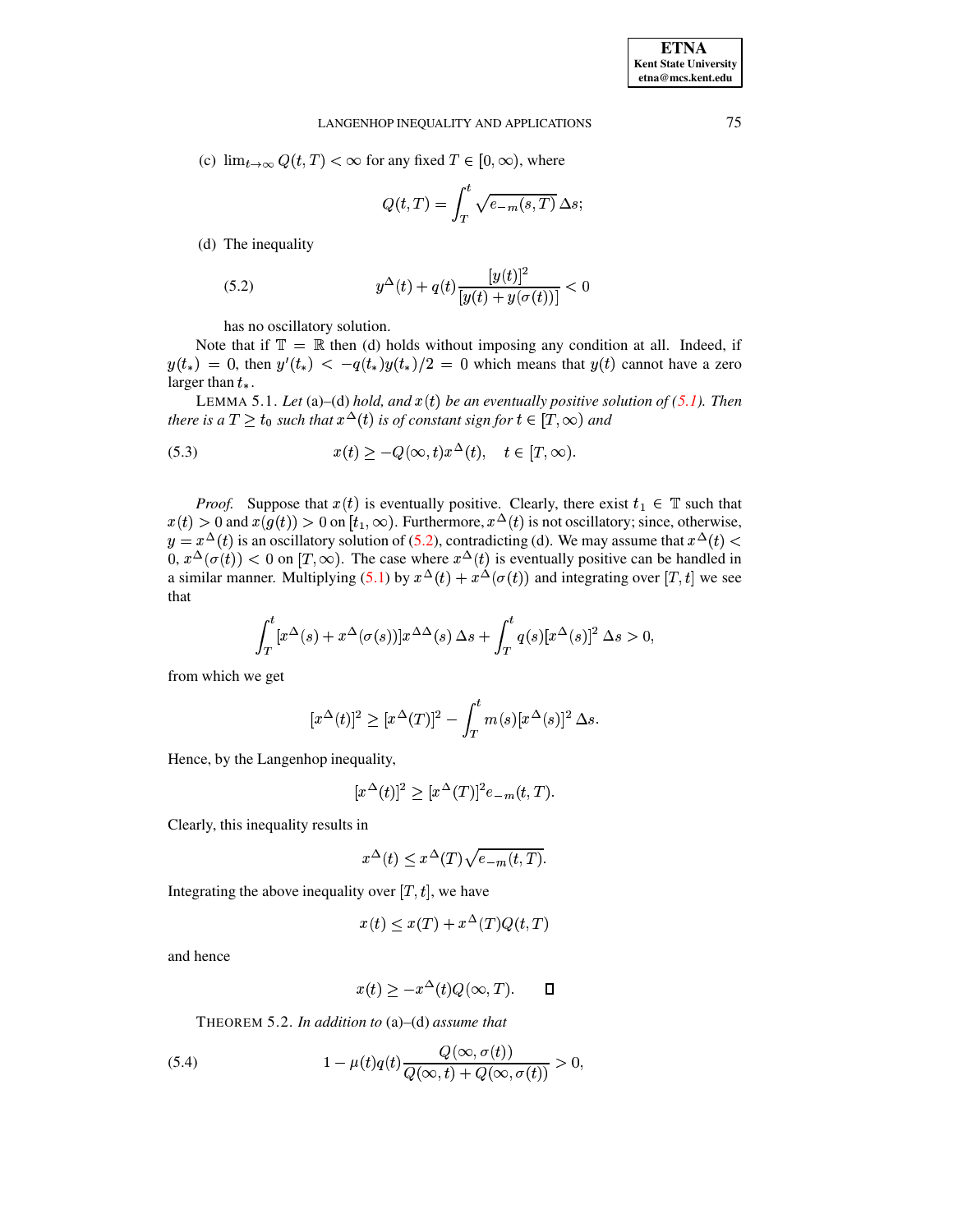76 B. KAYMAKCALAN AND A. ZAFER

<span id="page-5-1"></span>(5.5) 
$$
\int^{\infty} p(t) \, \Delta t = \infty
$$

*and*

<span id="page-5-4"></span>(5.6) 
$$
\int^{\infty} \frac{p(t)Q(\infty, t)Q(\infty, \sigma(t))}{r(t)} \left[ \frac{Q(\infty, t)}{r(t)} + \frac{Q(\infty, \sigma(t))}{r(\sigma(t))} \right] \Delta t = \infty,
$$

*where* <sup>¬</sup> *is a solution of*

(5.7) 
$$
r^{\Delta} = q(t) \frac{Q(\infty, \sigma(t))}{Q(\infty, t) + Q(\infty, \sigma(t))} r^{\sigma}.
$$

<span id="page-5-2"></span>*Then every solution of [\(5.1\)](#page-3-5) is oscillatory.*

*Proof.* We may assume that  $x(t)$  is eventually positive, since a similar argument holds when  $x(t)$  is eventually negative. By (d)  $x^{\Delta}(t)$  is either eventually positive or eventually negative.

<span id="page-5-0"></span>Case 1.  $x^{\Delta}(t) > 0$  on  $[t_1, \infty)$  for some large  $t_1$ . From [\(5.1\)](#page-3-5) we have

(5.8) 
$$
x^{\Delta\Delta}(t) + p(t)[x(g(t))]^3 \leq 0,
$$

Integrating [\(5.8\)](#page-5-0) over  $[t_1, t]$  we see that for some constant  $k > 0$ ,

$$
x^{\Delta}(t) - x^{\Delta}(t_1) + k \int_{t_1}^t p(s) \, \Delta s \le 0,
$$

which clearly contradicts  $(5.5)$ .

Case 2.  $x^{\Delta}(t) < 0$  on  $[t_1, \infty)$  for some large  $t_1$ . Let r be a solution of [\(5.7\)](#page-5-2) satisfying  $r(t_1) = 1$ . In view of [\(5.4\)](#page-4-1) we see that the function r is positive for all  $t \geq t_1$ . In fact, it can be expressed in terms of the exponential function. It follows from  $(5.1)$  that

$$
(rx^{\Delta})^{\Delta} = x^{\Delta} \left[ r^{\Delta} - r^{\sigma} q \frac{x^{\Delta}}{x^{\Delta} + x^{\Delta \sigma}} \right] - r^{\sigma} p[x(g(t))]^{3}.
$$

Employing [\(5.3\)](#page-4-2) leads to

$$
(rx^{\Delta})^{\Delta} \leq x^{\Delta} \left[ r^{\Delta} - r^{\sigma} q \frac{x^{\sigma} / Q}{x / Q + x^{\sigma} / Q^{\sigma}} \right] - r^{\sigma} p [x (g(t))]^{3},
$$

from which, on using the nonincreasing nature of  $x(t)$  as well as [\(5.7\)](#page-5-2), we have

$$
(rx^{\Delta})^{\Delta} \leq x^{\Delta} \left[ r^{\Delta} - r^{\sigma} q \frac{1/Q}{1/Q + 1/Q^{\sigma}} \right] - r^{\sigma} p[x(g(t))]^{3} \leq -r^{\sigma} p x^{3},
$$

and so

$$
(-(rx^{\Delta})^{-2})^{\Delta} = \frac{(rx^{\Delta})^{\Delta}}{rx^{\Delta}r^{\sigma}x^{\Delta\sigma}} \left[ \frac{1}{rx^{\Delta}} + \frac{1}{r^{\sigma}x^{\Delta\sigma}} \right]
$$

$$
\geq -\frac{px^3}{rx^{\Delta}x^{\Delta\sigma}} \left[ \frac{1}{rx^{\Delta}} + \frac{1}{r^{\sigma}x^{\Delta\sigma}} \right].
$$

Employing [\(5.3\)](#page-4-2), it is not difficult to see from the last inequality that

<span id="page-5-3"></span>(5.9) 
$$
(-(rx^{\Delta})^{-2})^{\Delta} \geq \frac{p Q^2 Q^{\sigma}}{r^2} + \frac{p Q [Q^{\sigma}]^2}{r r^{\sigma}}.
$$